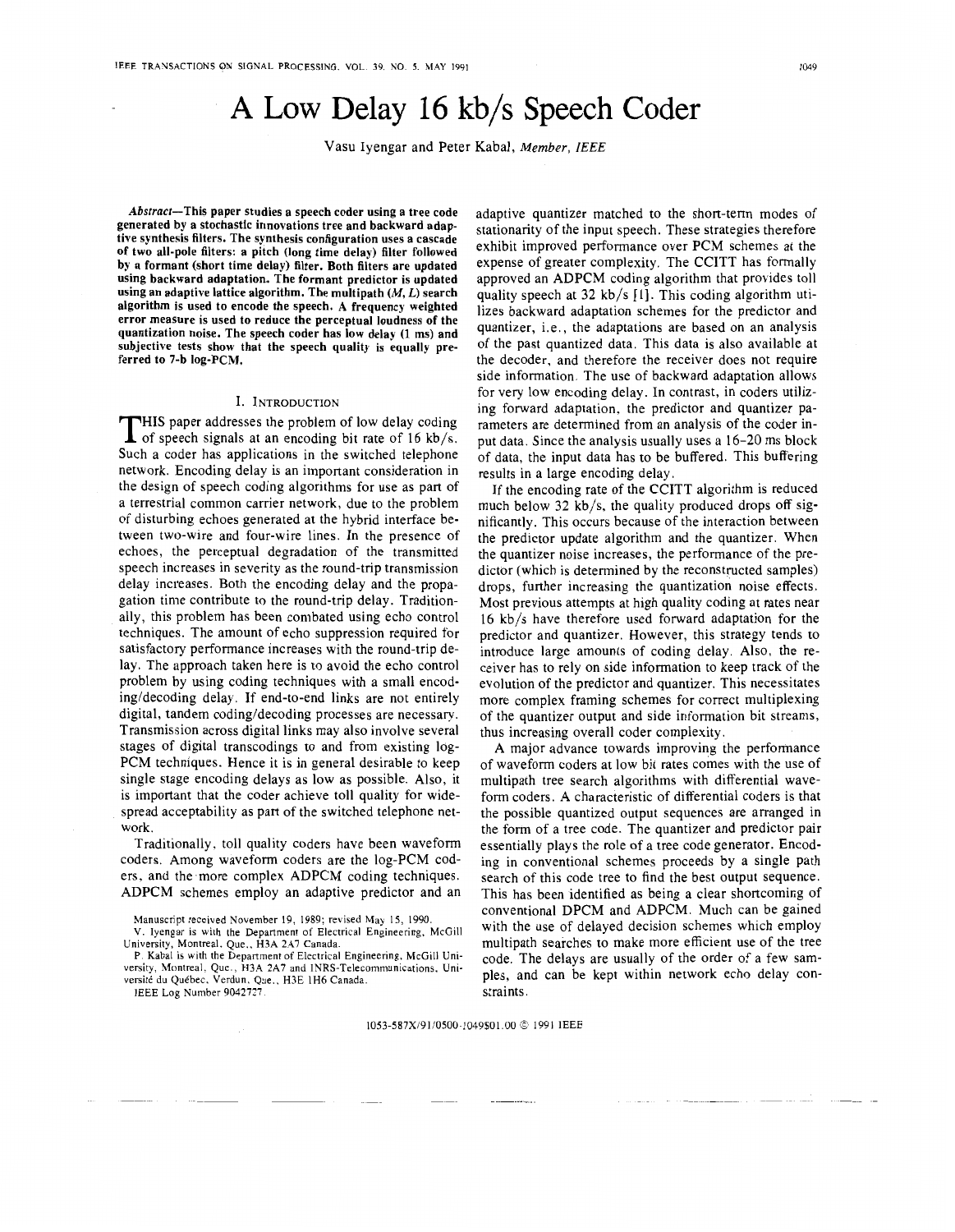Tree coding involves two basic issues. The first is the choice of an effective code tree, and the second involves the choice of a search algorithm to search the code tree for the output sequence that best matches the input. Multipath tree searching of codes generated by a fixed deterministic quantizer and a fixed predictor was first studied by Anderson and Bodie [2]. Jayant and Christensen [3] have studied the use of multipath searching of a code generated by a backward adaptive quantizer and a fixed predictor. Although delayed decision coding in the above studies provides gains in terms of both perceived speech quality and measurable signal-to-noise ratio over conventional differential encoders at a rate of 16 kb/s, the output speech quality was still reported to be characterized by easily perceived quantization noise. This is due to two main shortcomings. First, the encoding algorithm used fixed and not adaptive prediction. Second, the tree code was a deterministic tree code. Much can be gained with the use of so-called stochastic tree codes as will be shown later. Multipath tree searching with forward adaptive prediction has been studied in [4]-[6]. Unfortunately, forward adaptation of the predictor usually entails a large amount of encoding delay, of the order of 10-20 ms. Recently, Gibson and Haschke **[7]** have studied deterministic code trees with backward adaptive formant synthesis filters, but without a pitch loop.

The scope of this paper is as follows. First, a generalized predictive coder is briefly described. This configuration allows the use of **a** frequency weighted error measure. Subsequent sections then view this coding scheme in the more general tree coding context. The predictive coding scheme is then extended to the multipath search case with a stochastically populated innovations tree. Multipath searching is done with the *(M, L)* algorithm **[8].**  Both objective and subjective test results of the coding algorithm are presented.

# 11. GENERALIZED PREDICTIVE CODER

The block diagram of a generalized predictive coder with a short-term or formant predictor is shown in Fig. 1 [9]. This configuration allows for adaptive adjustment of the noise spectrum in relation to the speech spectrum. The shape of the noise spectrum in relation to the speech spectrum is important from the point of view of perceived distortion in the output speech. Noise in the formant regions is partially or totally masked by the speech signal, since the speech power is high in the formant regions. The perceived noise in the output speech therefore comes from noise in those frequency ranges where the signal level is low. In Fig. 1  $F(z)$  and  $N(z)$  are given by

$$
F(z) = \sum_{i=1}^{P} a_i z^{-i}, \qquad N(z) = \sum_{i=1}^{P} b_i z^{-i}.
$$
 (1)

For the configuration shown in the Fig. 1, the spectrum of the reconstruction error is given by

$$
S(z) - \hat{S}(z) = Q(z) \frac{1 - N(z)}{1 - F(z)}
$$
(2)



Fig. I. Generalized predictive coder. (a) Encoder. (b) Decoder.

where the quantization error spectrum is given by  $Q(z)$ . With the usual assumptions of uncorrelated quantization noise, the quantization error has a flat power spectral density. The shape of the reconstruction error spectrum can be controlled by choosing  $N(z)$  appropriately. It is usual<br>to choose  $N(z)$  as a bandwidth expanded version of  $F(z)$ ,<br>i.e.,  $N(z) = F(z/\mu)$ , where  $0 \le \mu \le 1$ . A value of  $\mu =$ <br>1. gives a white reconstruction error spectrum, w to choose  $N(z)$  as a bandwidth expanded version of  $F(z)$ , 1 gives a white reconstruction error spectrum, while  $\mu =$ 0 gives an error spectrum which has the same shape as the signal spectrum. The value of  $\mu$  is usually chosen to be between 0.75 and 0.9. Such a value of  $\mu$  has the effect of decreasing the noise power in the valleys (regions between the formants) of the speech spectral envelope, and increasing the noise power in the formant regions (where it is more tolerable).

Fig. 2 includes a long-term **or** pitch predictor, in addition to a formant predictor. The use of pitch prediction is motivated by the fact that voiced speech segments exhibit considerable similarity between adjacent pitch periods. Even in unvoiced segments, some additional prediction gain can be obtained with the use of a pitch predictor. In this work, a 3-tap pitch predictor is used, having the system function of

$$
P(z) = \beta_1 z^{-M_p+1} + \beta_2 z^{-M_p} + \beta_3 z^{-M_p-1}
$$
 (3)

where  $M_p$  is the estimated pitch period in samples.

Adaptation of pitch predictors is necessary, since both the pitch lag and the predictor coefficients have to be fine tuned to the analysis segment. Pitch prediction is conventionally achieved with forward adaptation. The use of backward adaptation is considered here.

### *A. Formant Filter Adaptation*

Since the signal spectrum is time varying, the coefficients of the filter  $F(z)$  must be time varying also, to obise in the output speech therefore comes from<br>
nose frequency ranges where the signal level is<br>  $F(z) = \sum_{i=1}^{P} a_i z^{-i}$ ,  $N(z) = \sum_{i=1}^{P} b_i z^{-i}$ . (1)<br>  $F(z) = \sum_{i=1}^{P} a_i z^{-i}$ ,  $N(z) = \sum_{i=1}^{P} b_i z^{-i}$ . (1)<br>  $F(z) = \sum_{i=1}^{P} a_i z^{$ rithm used for the formant predictor in this work is an adaptive lattice algorithm [ **101.** The prediction error filter  $1 - F(z)$  can be formulated as a lattice filter as shown in Fig. 3. The reflection coefficients  $K_m$  are allowed to vary with time to track the modes of stationarity of the input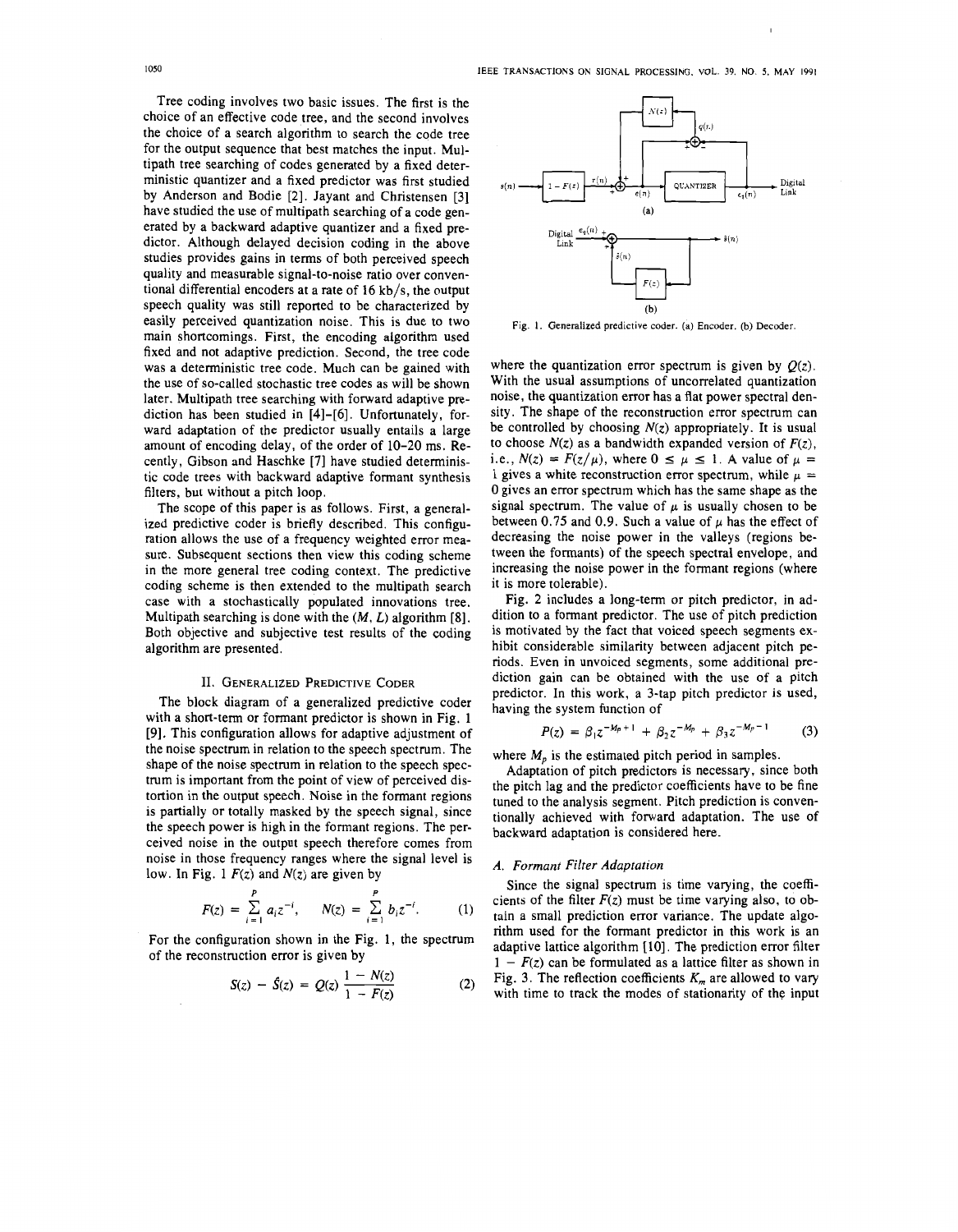

Fig. 2. Generalized predictive coder with pitch prediction. (a) Encoder.<br>(b) Decoder.



 $s(n)$ . The reflection coefficients  $K_m$  are therefore a function of time *n*, and shown explicitly by writing  $K_m(n)$ , *m*  $= 1, 2, \dots, P$ . The update method is based on the minimization of a weighted error of the form

$$
E_m(n) = \sum_{k=-\infty}^{n} w(n-k) e_m^2(k)
$$
 (4)

where  $e_m^2(k)$  is a sum of forward and backward residual energies

Here 
$$
e_m^T(k)
$$
 is a sum of forward and backward residual  
ergies  

$$
e_m^2(k) = (1 - \gamma) f_m^2(k) + \gamma b_m^2(k), \qquad 0 \le \gamma \le 1 \quad (5)
$$
  

$$
D_n(n) = \sum_{n=1}^{N} \beta_n D_n(n-1) - \sum_{n=1}^{N} \beta_n^2(n-1) - \sum_{n=1}^{N} \beta_n^2(n-1) - \sum_{n=1}^{N} \beta_n^2(n-1) - \sum_{n=1}^{N} \beta_n^2(n-1) - \sum_{n=1}^{N} \beta_n^2(n-1) - \sum_{n=1}^{N} \beta_n^2(n-1) - \sum_{n=1}^{N} \beta_n^2(n-1) - \sum_{n=1}^{N} \beta_n^2(n-1) - \sum_{n=1}^{N} \beta_n^2(n-1) - \sum_{n=1}^{N} \beta_n^2(n-1) - \sum_{n=1}^{N} \beta_n^2(n-1) - \sum_{n=1}^{N} \beta_n^2(n-1) - \sum_{n=1}^{N} \beta_n^2(n-1) - \sum_{n=1}^{N} \beta_n^2(n-1) - \sum_{n=1}^{N} \beta_n^2(n-1) - \sum_{n=1}^{N} \beta_n^2(n-1) - \sum_{n=1}^{N} \beta_n^2(n-1) - \sum_{n=1}^{N} \beta_n^2(n-1) - \sum_{n=1}^{N} \beta_n^2(n-1) - \sum_{n=1}^{N} \beta_n^2(n-1) - \sum_{n=1}^{N} \beta_n^2(n-1) - \sum_{n=1}^{N} \beta_n^2(n-1) - \sum_{n=1}^{N} \beta_n^2(n-1) - \sum_{n=1}^{N} \beta_n^2(n-1) - \sum_{n=1}^{N} \beta_n^2(n-1) - \sum_{n=1}^{N} \beta_n^2(n-1) - \sum_{n=1}^{N} \beta_n^2(n-1) - \sum_{n=1}^{N} \beta_n^2(n-1) - \sum_{n=1}^{N} \beta_n^2(n-1) - \sum_{n=1}^{N} \beta_n^2(n-1) - \sum_{n=1}^{N} \beta_n^2(n-1) - \sum_{n=1}^{N} \beta_n^2(n-1) - \sum_{n=1}^{N} \beta_n^2
$$

and  $w(n)$  is a causal window function. Minimizing  $E_m(n)$ with respect to  $K_m(n)$  yields the updated value for the re-<br>flection coefficient  $+(1 - \gamma)b_{m-1}^2(n - 1 - i)$ 

$$
K_m(n + 1)
$$
  
= 
$$
\frac{\sum_{k=-\infty}^{n} w(n - k) f_{m-1}(k) b_{m-1}(k - 1)}{\sum_{k=-\infty}^{n} w(n - k) [\gamma f_{m-1}^2(k) + (1 - \gamma) b_{m-1}^2(k - 1)]}
$$
  
= 
$$
\frac{C_m(n)}{D_m(n)}.
$$
 (6)

The sufficient conditions for stability of the synthesis filter,  $1/(1 - F(z))$  are that 1)  $\gamma = 0.5$  and 2)  $w(n) \ge 0$  for  $n \geq 0$  [10].

The window  $w(n)$  is used to form a weighted sum of a function of the forward and backward residual energies at each stage of the lattice. The shape of the window  $w(n)$ should be such that the residual energy over the immediate past is weighted more than the residual energy over the more distant past. This ensures that the predictor evolves in accordance with the changing modes of stationarity of the input speech. The time frame over which the error is minimized is also an important design factor. **A** time frame that is too long results in averaging over regions where the characteristics of the signal are changing, whereas a time frame that is too short will result in a filter that is too finely tuned to the signal in the backward Digltal 'qln) *!p* +\* window, this being inappropriate for predicting the signal Llnh -+ T *-4-,* **c J^(r,)** which follows the window. Important parameters in choosing a window are therefore the shape of the window, and the effective length of the window. **A** third consideration in choosing a window is the effect on the compu- (b) tational complexity of the update algorithm. A way of re-<br>
er with pich prediction (a) Encoder ducing computational complexity in the update procedure is to use windows  $w(n)$  that can be considered as the impulse response of a causal finite order recursive digital filter. The use of such windows leads to the possibility of obtaining recursive update equations for  $C_m(n)$  and  $D_m(n)$ in  $(6)$ . In general, if  $W(z)$  is of the form

$$
W(z) = \frac{1 - \sum_{i=1}^{N_z} \alpha_i z^{-i}}{1 - \sum_{i=1}^{N} \beta_i z^{-i}}
$$
(7)

then  $C_m(n)$  satisfies the following recursive relationship:

$$
C_m(n) = \sum_{i=1}^{N} \beta_i C_m(n - i)
$$
  
- 
$$
\sum_{i=1}^{N_c} \alpha_i f_{m-1}(n - i) b_{m-1}(n - 1 - i)
$$
  
+ 
$$
f_{m-1}(n) b_{m-1}(n - 1)
$$
 (8)

and  $D_m(n)$  satisfies

$$
D_m(n) = \sum_{i=1}^N \beta_i D_m(n-i) - \sum_{i=1}^{N_z} \alpha_i [\gamma f_{m-1}^2(n-i) + (1-\gamma)b_{m-1}^2(n-1-i)] + [\gamma f_{m-1}^2(n) + (1-\gamma)b_{m-1}^2(n-1)]. \tag{9}
$$

Windows that have desirable shape and length characteristics are considered in later sections.

# *B. Pitch Filter Adaptation*

The pitch predictor adaptation scheme is a nonrecursive procedure operating on past quantized formant residual samples. Adaptation of the pitch predictor requires both the pitch lag and pitch coefficients to be updated. Conventionally, pitch prediction uses forward adaptation. In this work, we deviate from this practice and employ a novel backward adaptive pitch filter. The update is based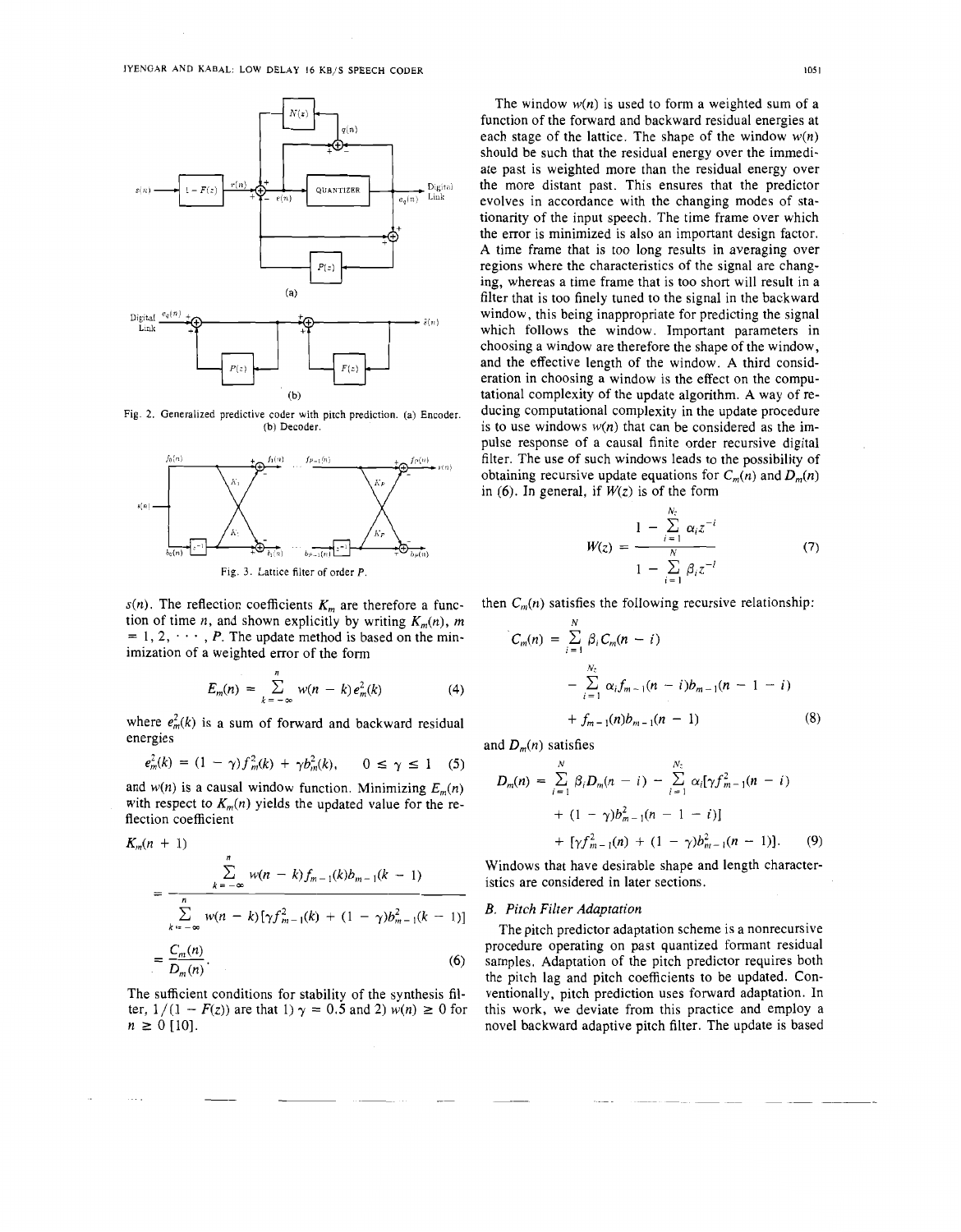on the covariance formulation of linear prediction [11]. **III.** TREE CODES Minimizing the mean-square error over a frame of length Conventional differential encoders such as the gener-<br>N samples results in the following system of linear equa-<br>alized predictive coder described above, can be viewe

$$
\sum_{n=1}^{n} r(n)r(n - M_p + 2 - i)
$$
  
= 
$$
\sum_{j=1}^{3} \beta_j \sum_{n=1}^{N} r(n - M_p + 2 - i)r(n - M_p + 2 - j)
$$
 (10)

tions:<br>a more general setting as so-called tree coding algorithms.<br>Note that the codes can be classified into two ostateries do These tree codes can be classified into two categories, de*c terministic and stochastic tree codes. The tree codes as*sociated with conventional waveform coders such as PCM and ADPCM are examples of deterministic tree codes. With differential encoders, it is useful to make a distinction between the innovations code tree which represents (iv) the quantized residual signal and the reconstruction code<br>for  $i = 1, 2$ , and 3. The sequence  $r(n)$  is a formant pre-<br>tree which represents the reconstruction output signal. The for  $i = 1, 2$ , and 3. The sequence  $r(n)$  is a formant pre-<br>dicted residual signal. This above equation can be written reconstruction code tree is obtained by passing each of the dicted residual signal. This above equation can be written reconstruction code tree is obtained by passing each of the in matrix form as quantized residual sequences of the innovations code tree

$$
\begin{bmatrix}\n\phi(M_p - 1, M_p - 1) & \phi(M_p - 1, M_p) & \phi(M_p - 1, M_p + 1) \\
\phi(M_p, M_p - 1) & \phi(M_p, M_p) & \phi(M_p, M_p + 1) \\
\phi(M_p + 1, M_p - 1) & \phi(M_p + 1, M_p) & \phi(M_p + 1, M_p + 1)\n\end{bmatrix}\n\begin{bmatrix}\n\beta_1 \\
\beta_2 \\
\beta_3\n\end{bmatrix}\n=\n\begin{bmatrix}\n\phi(0, M_p - 1) \\
\phi(0, M_p)\n\end{bmatrix}
$$
\n(11)

where  $\phi(i, j)$  is given by

$$
\phi(i, j) = \sum_{n=1}^{N} r(n - i)r(n - j).
$$
 (12)

This, in turn, can be written compactly in matrix form as  $\Phi\beta = \alpha$ , where  $\Phi$  is the 3 by 3 correlation matrix. In a backward adaptation scheme, the sequence  $r(n)$  would correspond to the past quantized formant residual signal.

In operation, first an estimate of the pitch period  $M<sub>n</sub>$  is obtained using one of the methods described in [12] (method 1). This method computes the optimal lag for a three tap pitch predictor using a simplified formulation for the predictor. This simplification involves neglecting the off-diagonal terms of @, which is justified if formant prediction is done first. Once the lag  $M_p$  is computed, (11) is used to obtain the set of predictor coefficients  $\beta_i$ .

If the pitch predictor is backward adapted, the frame over which the mean-square prediction error is minimized does not correspond to the frame over which the pitch predictor is applied. While this scheme works well in segments where the lag is relatively constant, it does not perform as well in transition regions. This is because the pitch lag and coefficients are too finely tuned to the analysis frame. Some of the adverse effects of backward pitch predictor adaptation can be tempered by "softening" the pitch predictor. Conceptually, this is achieved by adding uncorrelated white noise to the input to the pitch predictor and using this perturbed signal to solve for the pitch lag and pitch predictor coefficients. This approach is implemented by adding a noise term to the diagonal elements of the correlation matrix  $\Phi$ —the diagonal elements  $\phi(i, \theta)$ *i*) of the matrix  $\Phi$  are replaced by  $(1 + \alpha)\phi(i, i)$ , where  $\alpha$  is a small factor. If  $\alpha$  is equal to zero, the pitch predictor coefficients are exactly tuned to the analysis segment. On the other hand, if  $\alpha$  is very large, the pitch predictor coefficients tend to zero. In practice, a small value of  $\alpha$ is used to achieve some untuning to the analysis segment. through the synthesis filter. The nodes of the reconstruction code tree are then populated with the output values of the synthesis filter. The synthesis filter may be either fixed, backward adaptive, or forward adaptive. With a forward adaptive synthesis filter, the reconstruction code tree is completely specified by the innovations code tree and the side information giving the values of the synthesis filter parameters for each analysis frame. With a backward adaptive synthesis filter, the reconstruction code tree is completely specified by the filter (update algorithm and initial conditions) and the innovations code tree. The encoder configuration in Fig. I reflects the use of a frequency weighted error measure in searching through the code tree.

In a deterministic tree, each quantized residual sample can take on one of  $2^R$  values, where R is the number of bits per sample used to encode the input. The process of populating the innovations tree can be considered to be as follows. Each node is assigned a value from a dictionary of size *2R,* the branch number of the node being used as an index into the dictionary. These innovations codes also typically include the effect of a backward adaptive gain. The use of Jayant multipliers [13] is one possibility. In this case, the value assigned to a node is the indexed dictionary value multiplied by a gain value. Backward adaptation of the gain is achieved by multiplying the gain with a multiplier, the value of which depends on the dictionary value indexed. Recently, deterministic codebooks with more than  $2<sup>R</sup>$  values have been considered in a trellis rather than a tree structured code [14], [15].

Stochastic trees are richer in that they allow more generality in populating the innovations tree. The nodes of stochastic innovations trees are populated with values as follows. Each node in the tree is associated with a unique path map or branch number sequence from the root up to that particular node. The  $N_b$  most recent bits of the path map are used as an index into a dictionary containing  $2^{N_b}$  values. Thus by choosing  $N_b$  to be greater than *R*, each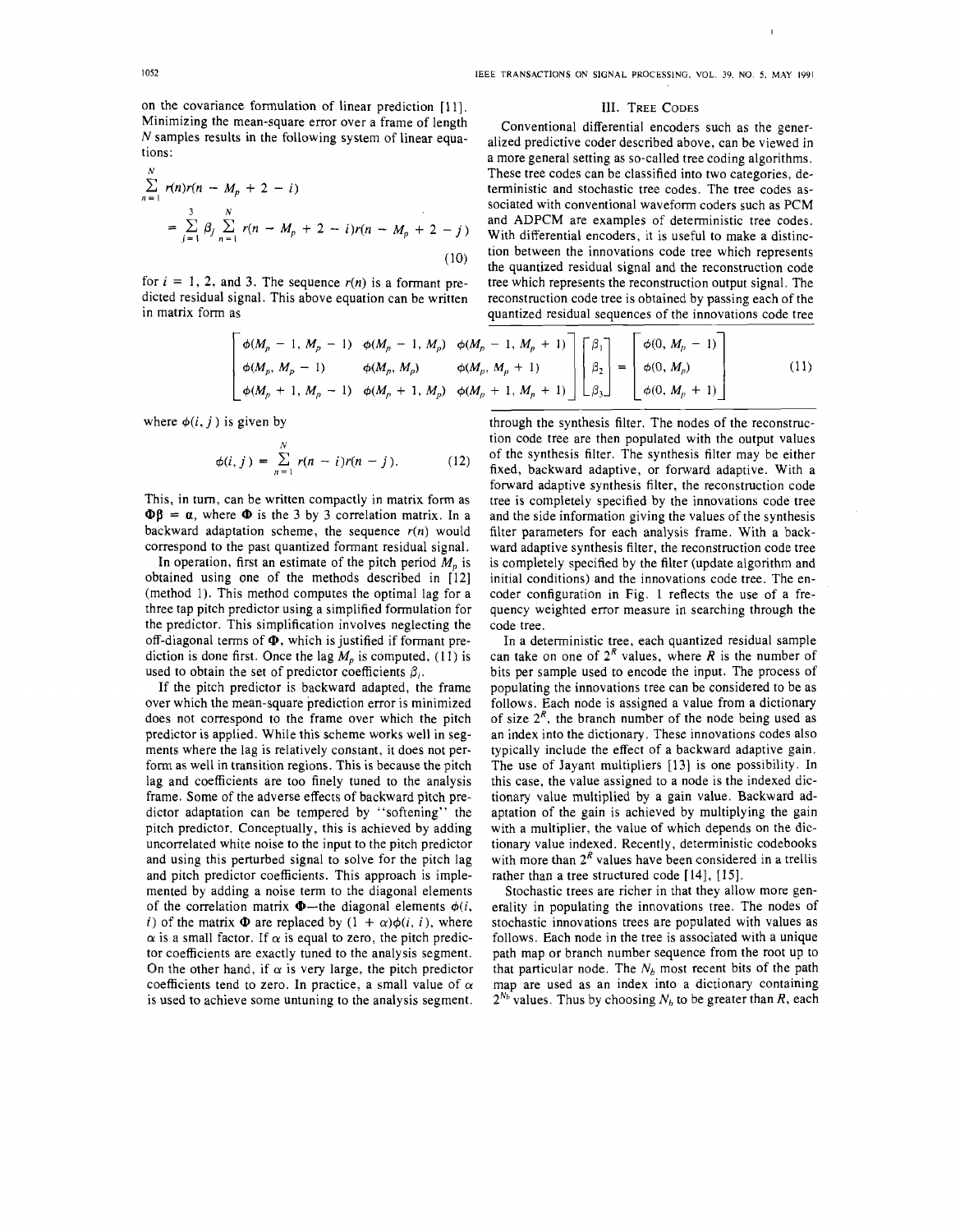node in a stochastic tree is no longer restricted to one of  $2<sup>R</sup>$  values. Such code trees are said to be stochastically populated because the dictionary is populated with random numbers from a certain distribution. For proper decoding of the quantized residual sequence at the receiver. identical copies of the dictionary must be available to both the transmitter and the receiver.

The effect of a backward adaptive gain can be included in stochastic trees by multiplying the indexed dictionary value with a backward adaptive gain. Two adaptation schemes are proposed. In the first method, the gain is updated based on an exponentially averaged variance estimate. The dictionary value assigned to a node is multiplied by the node gain G to yield an innovations sample e. The node gain is then updated according to

$$
\hat{G}^2 = \delta G^2 + (1 - \delta)e^2, \qquad 0 < \delta < 1 \tag{13}
$$

where  $\hat{G}$  is the new gain value, and  $\delta$  is a parameter that controls the effective memory of the gain update. This is a simple gain adaptation scheme, generalizations of which can be obtained through the use of general windows in place of the simple exponential window used in (13).

The second gain update method is an extension of the Jayant update for the deterministic tree case. It is achieved by first partitioning the effective amplitude range of the numbers in the dictionary into subranges. Each of the subranges is then assigned a multiplier value. **As** in the case of a deterministic tree, the gain is then adapted by multiplication with a value which depends on the subrange occupied by the indexed dictionary value.

The approach taken here towards obtaining good tree codes for speech signals is to capture the statistics of the formant and pitch predicted residual signal in a stochastically populated innovations tree. The effect of a backward adaptive gain is included in the stochastic innovations tree through the use of (13). The essential pitch and formant structure is then inserted by passing the innovations sequence through backward adaptive pitch and formant synthesis filters, to produce the final output reconstruction tree. The next section will address the tree search algorithm issue.

#### **IV.** TREE SEARCH ALGORITHMS

Any tree coding scheme involves two basic issues, the choice of an effective code tree, and the choice of a search algorithm to search through the code tree. We address the latter issue in this section. Among search algorithms, a distinction can be made between single path searches and multipath searches. Single path searches proceed through the code tree along one line of decisions, whereas multipath searches consider several paths in parallel, and choose among them at a later time. Let the optimum path map sequences be  $P_1$  and  $P_2$  given by consideration of the input sequence up to time  $t_1$  and  $t_2$ , respectively, where  $t_1$  $\lt t_1$ . The path map  $P_2$  up to time  $t_1$  need not in general be the same as  $P_1$ . Single path searches neglect this possibility by making irreversible instantaneous decisions

about the best path map. Multipath searches therefore yield better performance than single path searches. Given an input sequence of length *L* samples to be encoded, the optimal multipath search scheme is one that considers all possible output sequences of length *L,* i.e., the encoder performs an exhaustive search of all possible output sequences. This is an impossibly complex and unnecessary procedure in practice. Also, the choice of  $L$  is limited in practice by an encoding delay constraint. One therefore has to consider suboptimal (nonexhaustive) but less computationally expensive multipath search schemes. A highly efficient multipath search scheme is the *(M,* L) algorithm. This search algorithm is described in the next section, and was used to search the code tree considered in this paper.

### *A. (M, L) Algorithm*

The *(M, L)* algorithm is controlled by two parameters, *M* and *L* **[8].** The maximum number of paths kept in contention at any stage is at most *M.* The length of these paths is equal to *L.* Each of the saved paths is first extended to the nodes corresponding to the next sampling instant. The cumulative errors for each of the paths are then calculated according to some suitable error measure, and the extended path with the lowest error is identified. This lowest error path will extend from a node *L* time samples back. The branch number for this node is then transmitted. This corresponds to an incremental mode of operation where each search involving sequences of length  $L + 1$  is followed by the release of one branch number. Only valid paths that extend from the chosen node *L* time samples back are in contention, the others are eliminated. Among the valid paths, at most *M* lowest error paths are kept and saved for the next stage.

#### **V.** ENCODING ALGORITHM

The nodes of the innovations tree were populated from a dictionary containing 4096 samples from a Laplacian pseudorandom number generator. The long-term distribution of normalized formant and pitch predicted residual samples is approximately Laplacian in nature. Backward gain adaptation is included in the innovations tree through the use of (13) with a value of 0.86 for the parameter  $\delta$ . It was found experimentally that this value gives the best results. The reconstruction tree is obtained by passing this innovations tree through synthesis filter(s).

With the *(M, L)* algorithm, a certain number of paths are retained at each stage. At the start of the encoder operation, the coding algorithm requires the existence of a certain number of saved paths. The saved paths should reflect the "rest state" of the coder before start up. The most obvious choice for the initial saved paths is to have one saved innovations path of length *L* samples, whose nodes are all populated with samples of value zero. The initial gain value for this path can be assigned any reasonable value. The initial gain value was found not to be critical in this work. The filter coefficients for the initial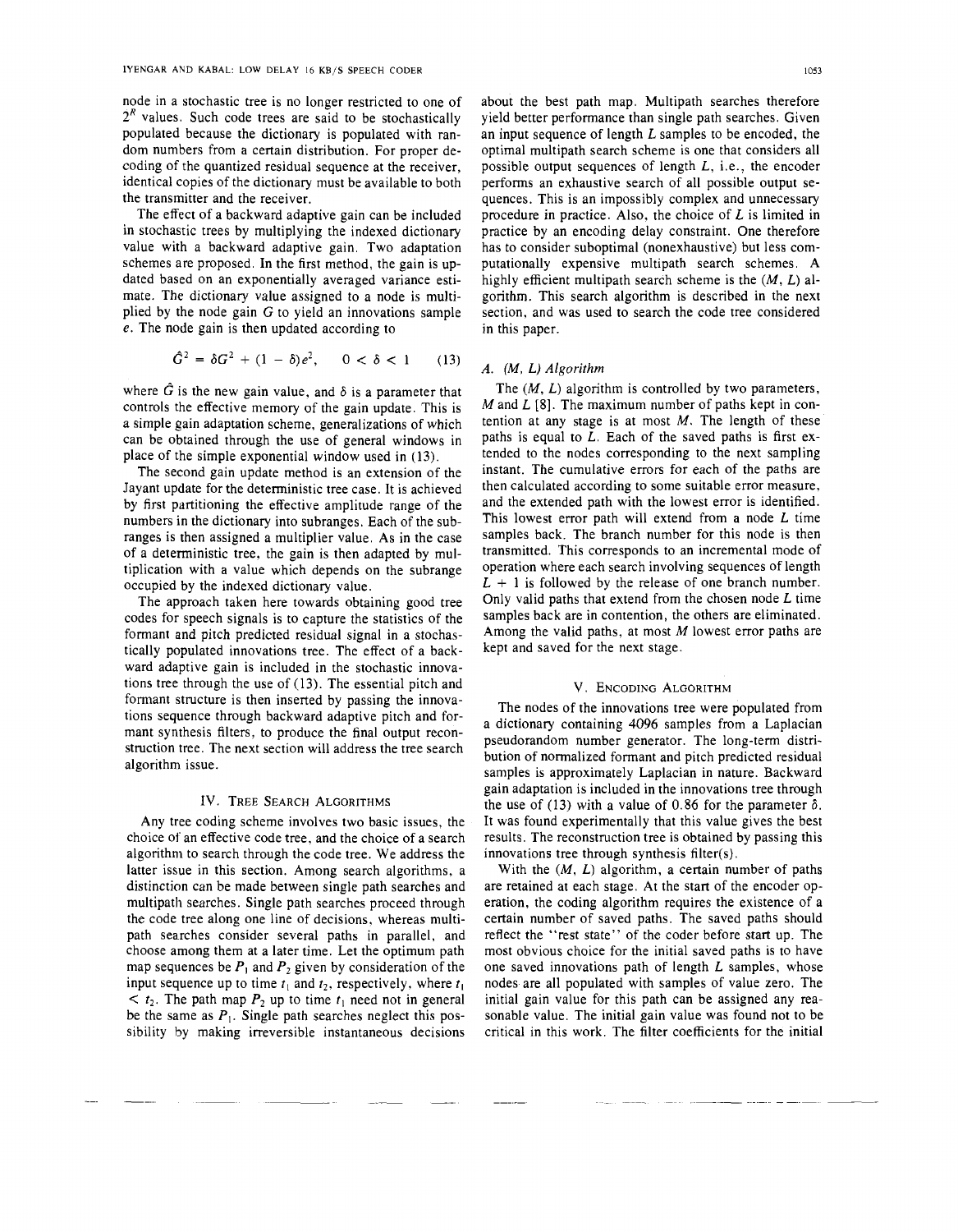$\mathbf{1}$ 

path are also set to zero. The initial innovations path and the gain value are assumed to be known to the decoder.

We will now consider a synthesis filter configuration in which only a formant synthesis filter is used. The filter  $F(z)$  along each path is updated at each time instant using the backward adaptive algorithm described. If there is no delay in the update, the formant filter  $F(z)$  will evolve differently along different paths of the tree. Proceeding along different parallel paths of the code tree will therefore involve a separate update of the formant filter along each path. By exploiting the fact that all saved paths stem from a single released node *L* time samples back, the computational complexity of the encoding scheme can be reduced. If the formant filters are updated with a delay of *L* samples, the filters for each of the saved paths evolve in an identical way. All the saved paths are therefore associated with a single filter which evolves via a delay of *L* samples. Furthermore, for the exponential adaptive lattice window, experiments show that the prediction gain actually increases with increasing update delays (up to delays of 8 samples) and then levels off. **A** plot of prediction gain versus update delay for a particular sentence is shown in figure Fig. 4. Other sentences show very similar behavior.

With the inclusion of a pitch synthesis filter, the encoder and decoder configurations of Fig. **2** are used along each path of the tree. The pitch predictor is updated using the past released quantized residual samples, i.e., using the output of the pitch synthesis filter. The pitch filter is updated every **20** samples. The pitch lags are constrained to lie between **20** and **120** samples, and a frame length of 100 samples is used in solving **for** the pitch predictor coefficients. It was found experimentally that a frame length of 100 gave the best results.

#### **VI.** OBJECTIVE TEST RESULTS

The encoding algorithm was simulated on a VAX 8600 computer using floating point arithmetic. A simple onepole or exponential window given by

$$
W(z) = \frac{1}{1 - \beta z^{-1}} \tag{14}
$$

is used to form the weighted sum of the forward and backward residual signals in **(4).** The update equations for  $C_m(n)$  and  $D_m(n)$  are then given by

$$
C_m(n) = \beta C_m(n-1) + f_{m-1}(n)b_{m-1}(n-1)
$$
  
\n
$$
D_m(n) = \beta D_m(n-1) + \gamma f_{m-1}^2(n)
$$
  
\n
$$
+ (1 - \gamma)b_{m-1}^2(n-1).
$$
 (15)

The value of  $\beta$  is chosen to be 0.986. The stability constant  $\gamma$  of the adaptive lattice is fixed at 0.5 in order to ensure stability of the synthesis filter. The order *P* of the formant predictor is fixed at 8. A value of  $\mu$  equal to 1.0 is used in the noise feedback filter  $N(z)$  implying the use of a squared error distortion measure. Adaptation of the formant filter is done using the reconstructed speech sam-



**Fig. 4. Variation** of **prediction gain** with **update delay.** 

ples. The resulting reflection coefficients are converted to direct form coefficients for use in the filtering operations.

The objective results are given in terms of plots of segmental signal-to-noise ratio (segSNR) versus time, and in terms of averaged segSNR values, the average being taken over a whole sentence. In the former, the signal-to-noise ratio in decibels (dB) is calculated for successive overlapping (80 sample overlap) blocks of 100 samples (12.5-ms blocks), thus yielding a graphical display of the time variations in signal-to-noise ratio. Averaged segSNR values are obtained by calculating the signal-to-noise ratios in dB for nonoverlapping blocks 16 ms in duration, and then averaging the SNR values over all the blocks in a sentence. Thus,

$$
segSNR = \frac{1}{K} \sum_{i} SNR_{i}
$$
 (16)

where SNR<sub>i</sub> is the signal-to-noise ratio for the *i*th block in decibels, there being *K* such blocks.

### *A. Performance* with *M*

The objective results using only a formant synthesis filter are presented first. An eighth-order formant filter was used. The plot in Fig. 5 shows the segSNR values versus *M* for a particular sentence with the stochastically populated innovations tree. The segSNR value increases rapidly with *M* at first, and then finally saturates with *M* to an almost constant value. Other sentences show a very similar behavior. Saturation is achieved with *M* equal to about 16. Note that the branching factor of the code tree is equal to four, and that with *L* equal to eight, there are **4\*** paths available, of which a maximum of *M* are considered at any stage. Saturation in performance with *M* is therefore attained with a value of *M* that is very much less than the total number of paths available. This is in keeping with the results of multipath search using the *(M, L)*  algorithm of differential encoder code trees **[2]-[4],** *[6].*  Fig. *5* also shows the performance with *M* with a deterministic innovations tree. The underlying **4** level quantizer was made adaptive using a Jayant step size update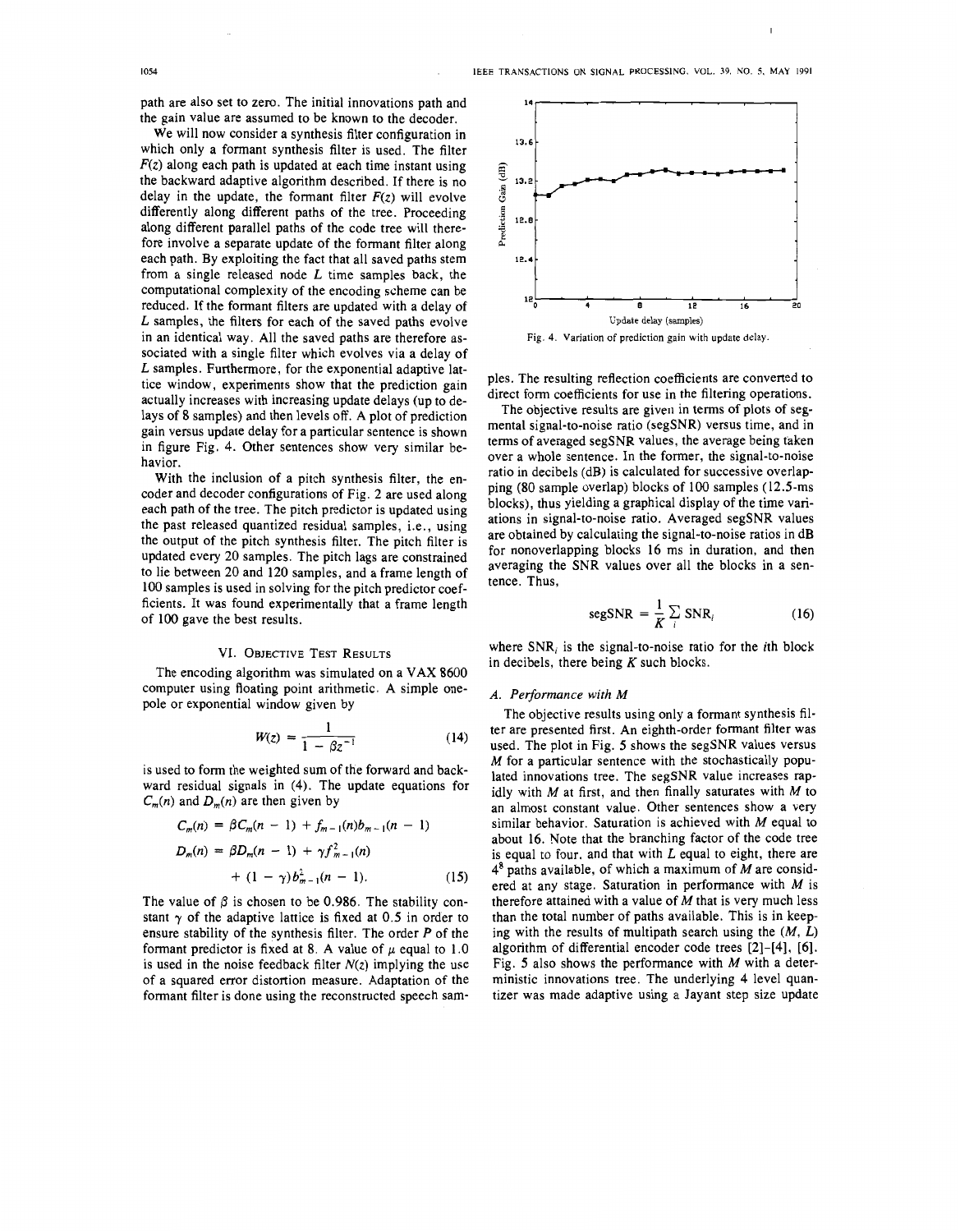

Fig. 5. Performance with *M* for the stochastic (shown by the filled squares) and deterministic (shown by the unfilled squares) cases.

[13] (multiplier values of 0.8 and 1.6). The results show that with the deterministic tree, the *(M, L)* algorithm achieves a performance similar to that for an exhaustive search [7]. **A** subjective test of the coder was carried out by con-

code brings out some interesting points. First, saturation and log-PCM coded utterances of various bit rates. The with *M* occurs at a much lower value of *M* with a deter-<br>twelve listeners consisted of mostly "naive listeners" ministic tree than with a stochastic tree. Second, the (students working in areas other than speech coding) and segSNR value for  $M = 1$  with a deterministic tree is larger a few trained listeners (those working in the speech codthan that obtained with a stochastic tree. The stochastic ing area). The "naive listeners" were more inclined tocode performs well with a multipath search, but gives very wards the tree coded speech than "trained listeners." The poor performance with a single path search. Intuitively, following parameters were used for the tree coded senthe reason for this is as follows. In the stochastic tree code, tences; a 3 tap pitch predictor with noise perturbation adthe output sequences along different paths of the tree are aptation  $(\alpha = 0.01)$ , an 8 tap formant predictor using a highly dissimilar in nature. This is in contrast to the de- one-pole error window  $(\beta = 0.986)$ , noise sha highly dissimilar in nature. This is in contrast to the de-<br>terministic case, where the innovations tree is more struc-<br>0.85), and tree searching with  $M = 16$  and  $L = 8$ . The tured than in the stochastic case. In particular, the dictio- tree coded sentences were compared with 5, 6, **7,** and 8 nary size is equal to the branching factor of the tree in the b/sample log-PCM coded sentences. The subjective test deterministic case, thus rendering the code structure more presented pairs of sentences, a tree coded version and a amenable than a stochastic code to a single path search. log-PCM version, with both orderings represented. The With a stochastic code, typical candidate output sequences are not generated through a single path search. Because of the highly destructured nature of the stochastic code, in looking at several paths in parallel the chances of finding an output sequence very close to the input sequence, are higher than in the deterministic case. One therefore has to use a multipath search to reap the full benefits of the stochastic code. The segSNR value, once saturation with *M* is attained, is higher with a stochastic tree than with a deterministic tree. Subjective performance is also better with a stochastic tree, for large enough values of *M.* The results indicate that the choice of the code tree and the search algorithm are by no means independent design issues.

synthesis filter was also investigated. In solving for the correlation matrix were perturbed using a value of  $\alpha$  = reconstructed speech. 0.01. Fig. 6 shows a plot of segSNR versus time, both The effect on subjective quality of other types of win-

tained during the voiced segments. The segSNR remains about the same during unvoiced segments. The improvefrom about 0.5 dB for some sentences to about *2.5* **dB** for others. **<sup>18</sup>**ment in SNR and segSNR over a whole sentence ranges

# *B. Performance with L*

This section investigates the performance of the system with *L* for a male utterance which exhibits typical behavin the multipath search. Fig. **7** shows plots of segSNR with *L* for fixed *M* ( $M = 16$ ). The performance tends to saturate with increasing *L.* The performance of the system with a lower order predictor saturates earlier than that for to be critical, provided it is high enough to account for the predictor order. 10 ior. The parameter *L* is the length of the paths considered the higher order predictor. The value of *L* does not seem

#### VII. SUBJECTIVE TEST RESULTS

Comparing the deterministic code with the stochastic ducting a preference test between tree coded utterances 0.85), and tree searching with  $M = 16$  and  $L = 8$ . The various test pairs were randomly ordered in the presentation. Results of the subjective tests are shown in Fig. 8. The vertical axis shows the fraction of times that the tree coded sentences were preferred over the corresponding log-PCM coded sentences. For example, tree coded sentences were preferred over 5 b/sample log-PCM coded sentences every time. The equal preference point is achieved at about 7 b/sample log-PCM. One can therefore conclude that the tree coding scheme achieves a level of subjective quality equal to **7** b/sample log-PCM.

Informal listening tests with and without the pitch filter, indicate that the pitch filter while not generating a substantial overall improvement in quality, is beneficial in certain crucial segments of the test utterances. Subse-The objective performance with the inclusion of a pitch quent to the formal subjective tests, an adaptive postfilter nthesis filter was also investigated. In solving for the [16] was added to the system. This adaptive post pitch predictor coefficients, the diagonal elements of the helps in a small way to further improve the quality of the

with and without the inclusion of a pitch synthesis filter. dows for the adaptive lattice was also considered. **A** class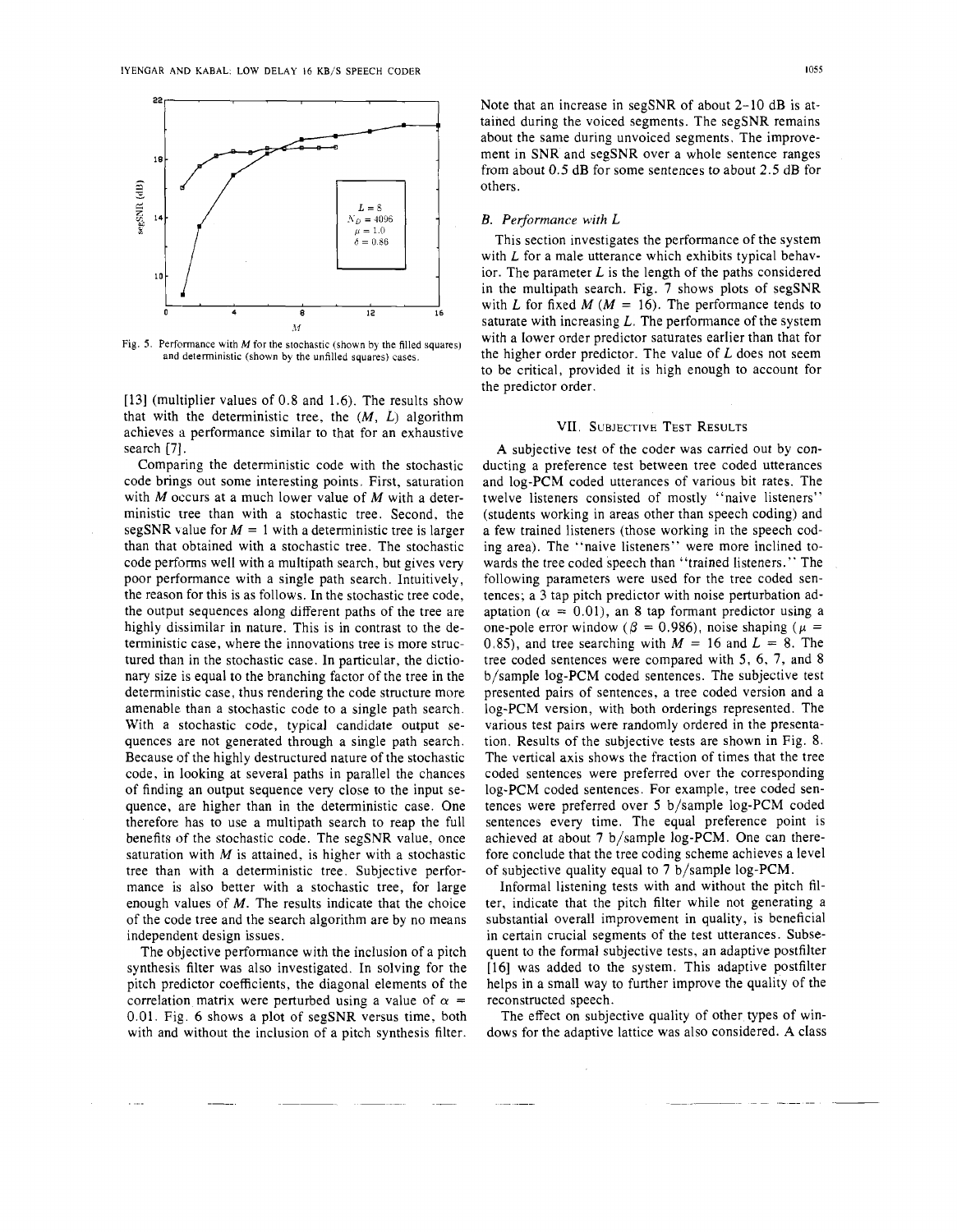

Fig. 6. segSNR with pitch prediction and noise addition. The thin line<br>shows segSNR without pitch prediction. The thick line shows the segSNR with pitch prediction and noise addition.



Fig. 7. Performance **of** the system with *L* with an eighth-order predictor (shown by the filled squares) and with a third-order predictor (shown by the unfilled squares).



of windows that are impulse responses of filters having one zero and two poles were tried. The window  $w(n)$  is obtained as the sum of two decaying exponential sequences as given by

$$
w(n) = (\beta_1)^n - a(\beta_2)^n.
$$
 (17)

The values of  $\beta_1$ ,  $\beta_2$  and a were chosen so as to ensure that  $w(n) \ge 0$  for  $n \ge 0$ . The *z* transform of  $w(n)$  is given



Fig. 9. Window obtained with  $\beta_1 = 0.97$ ,  $\beta_2 = 0.95$ , and  $a = 0.85$  (solid line). A simple exponential window with  $\beta = 0.986$  and normalized to the same area is also shown (dashed line).

by

$$
W(z) = \frac{(1-a) + (a\beta_1 - \beta_2)z^{-1}}{1 - (\beta_1 + \beta_2)z^{-1} + \beta_1\beta_2z^{-2}}.
$$
 (18)

An example of such a window is shown in Fig. 9. For comparison, the first-order window used earlier is shown on the same plot. By carefully controlling the parameters, a window shape that is intermediate to the one and twopole-types is obtained. For  $\beta_1$  and  $\beta_2$  equal to 0.97 and 0.95, respectively, choosing the parameter  $a$  close to zero results in a first-order all-pole window, and choosing a close to one results in a second-order ali-pole window. Use of the window shown in Fig. 9 results in a 0.1-0.3 dB increase in signal-to-noise ratio, for various sentences. Subjectively, this window gives an output speech quality that is "crisper" than that obtained with **a** one-pole window.

#### **VIII.** SUMMARY

**A** code tree generated by a stochastically populated innovations tree with a backward adaptive gain, and backward adaptive synthesis filters was considered. The code tree was searched using the multipath *(M, L)* search algorithm. For large values of *M,* the stochastic code tree